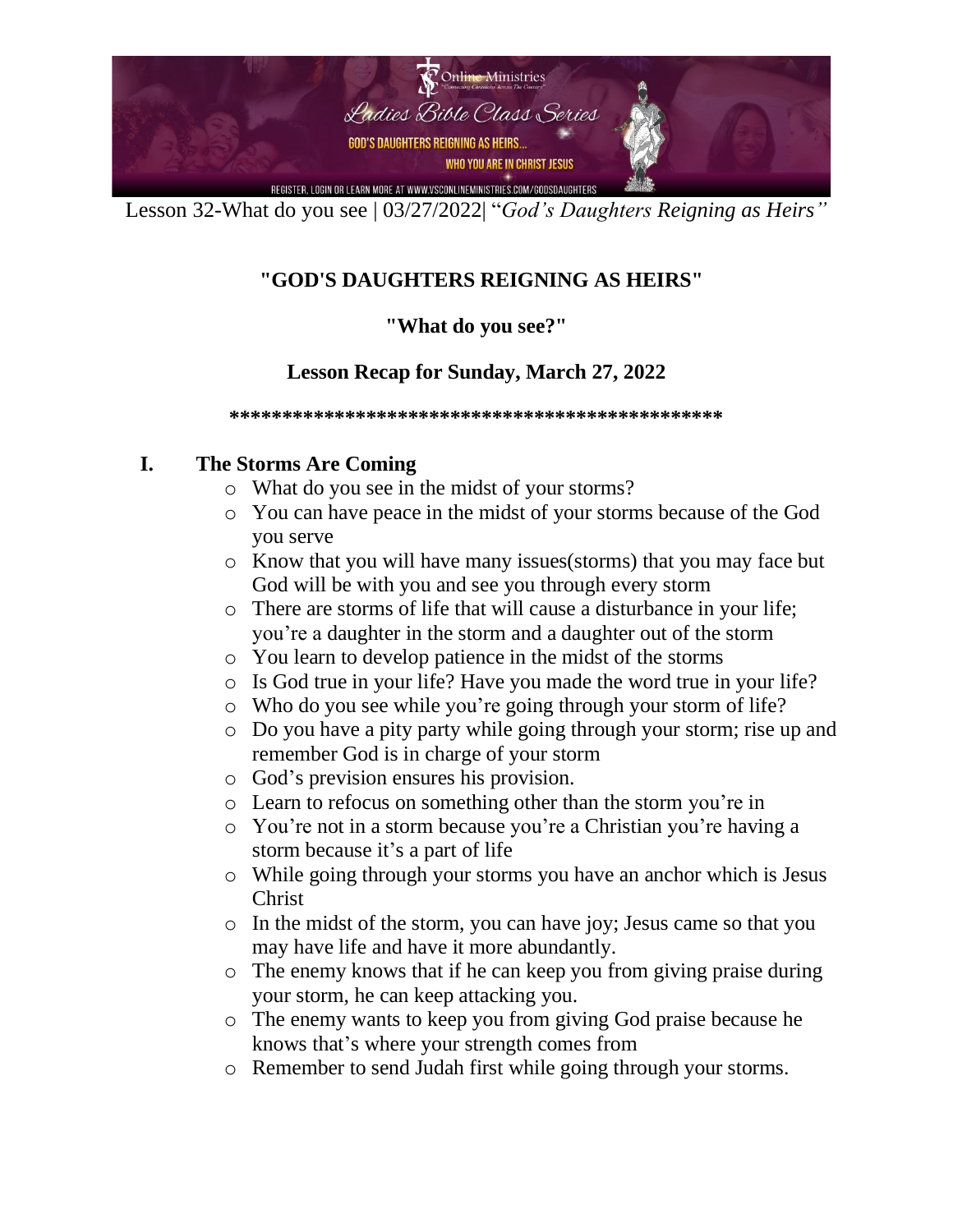

#### **II. The Storm-Maker**

- o *Suddenly***-** this is a phrase that represents how storms occur in our lives
- o *The Almond Tree-* the almond tree almost seems to be sleeping even looking dead but just when it appears to be without life; it begins to bloom.
- o *A lesson from Jeremiah- sometimes the storms of life will come up suddenly without warning, life will have a way causing storms suddenly*

#### *The story of the little boy who was a storm-maker*

*There was a little boy who was a storm maker. He had a stormy beginning from his inception. His mother became pregnant with him, and she was looked upon with ridicule and shame because she became pregnant with him before she was married. Everywhere this little boy went storms of chaos followed. He was the eye of the storm and in the eye of the storm all at the same time. He caused a storm when he went about in the synagogue. This storm maker came and blew the minds of all those who transpired to be against him. He caused a storm in the house of Zebedee and made 2 brothers leave the family business of fishing; he made them become fishers of men. This boy caused yet another storm when he healed the sick on the sabbath and caused the blind to see, it disrupted the flow of everything that was. The storm-maker grew to cause hurricane magnitude; he knew there were people who needed him, and crowds would follow him in order to receive healing. No one had ever seen such a storm as the boy caused. People where tired of this storm-maker and begin to plot to destroy this storm. But little did they know this storm maker came to cause disruption so that all may have life!* 

### **You can overcome because you have the storm-maker (Jesus) on your side, and he can calm whatever you are going through.**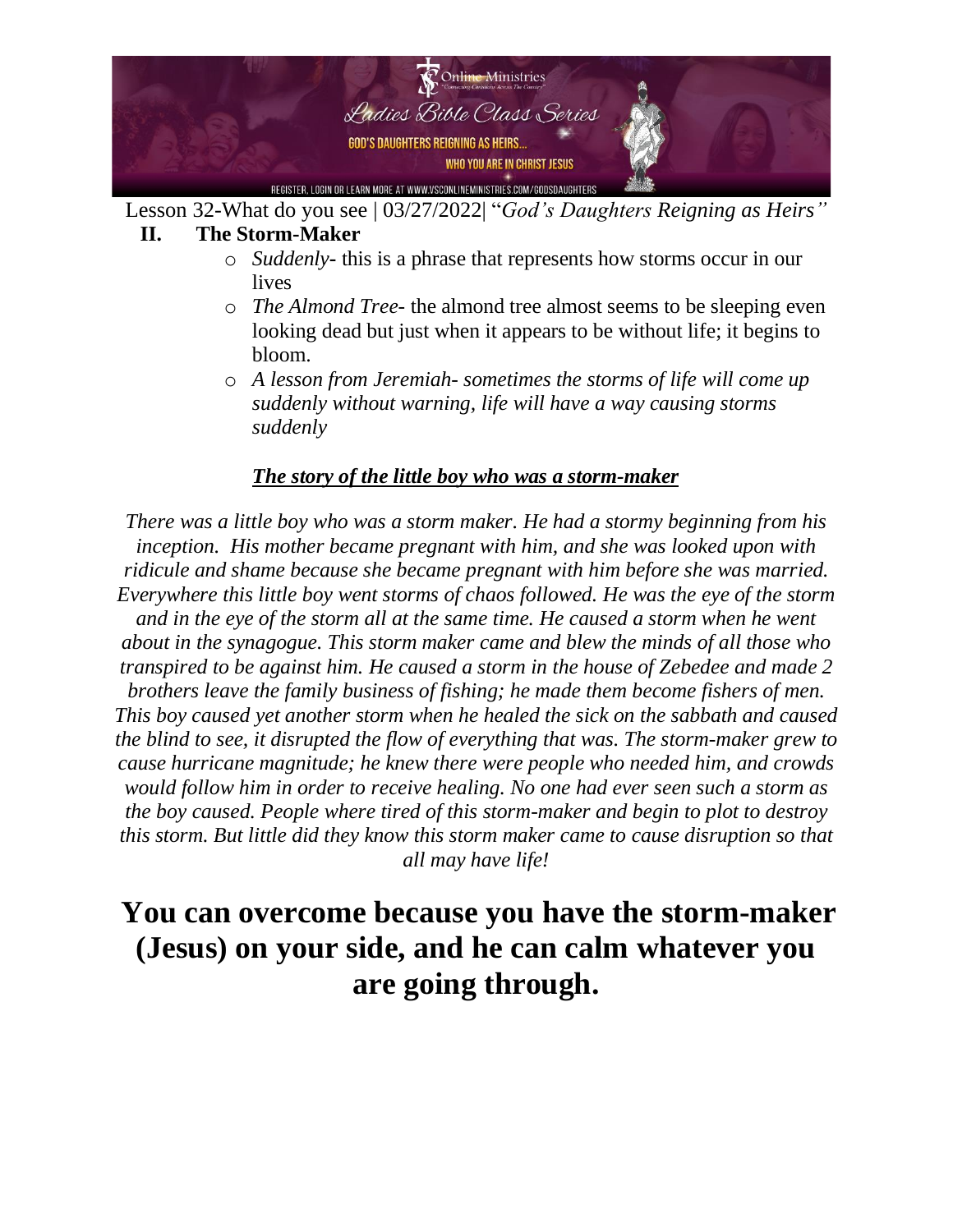

### **III. The Other Side**

- o When you recognize that God already knows what you're going through; he will bring you to the other side of the storm.
- o Put your trust in God because he has already made provision
- o Realize that Jesus is in your boat of life; he can speak life over your storm and peace will be made
- o He has all power; he can simply say a word and all things will subside
- o God will not lead you where his grace will not keep you
- o Remember God knows what he is doing in your life
- o Will you see Jesus in the midst of your storms?
- o What winds of adversity are you in now?
- o Do you believe that God will keep you in the midst of your storms?
- o Can you whether the storms and proclaim "I see Jesus"
- o Will you say" I see the SON instead of my issues" because "I see Jesus instead of my issues"
- o There is nothing to hard for God; he knows the when, the where, and the why of everything that you go through.
- o Remember your purpose; purpose=to pleasure God
- o Do you know that all things work together for the good? You are created to give God praise (even in the midst of your storms)

# *Don't let your storm drown your praise!*

# *There is something for you on the other side of your storm!*

*Can God depend on you to count it all joy!*